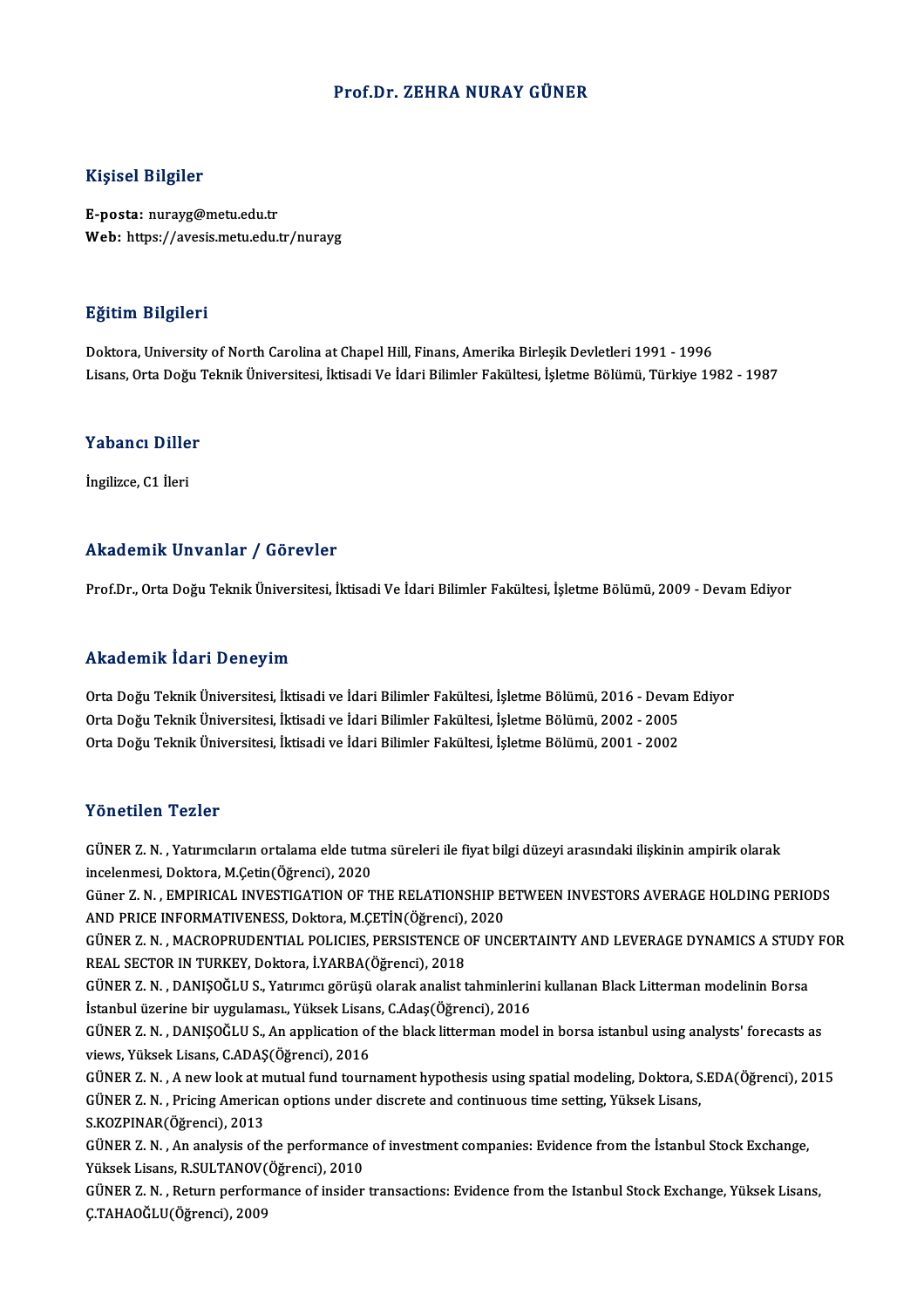GÜNER Z. N. , The validity of the relative purchasing power parity and the uncovered interest rate parity theories for the<br>dellar/eure exchange rate Vülreck Lisans. P REPREROČLU(Öğrengi), 2004 GÜNER Z. N. , The validity of the relative purchasing power parity and the u<br>dollar/euro exchange rate, Yüksek Lisans, P.BERBEROĞLU(Öğrenci), 2004<br>GÜNER Z. N. , Yahang vatırımgların İstanbul Manlul Kumatlar Borssa'nda GÜNER Z. N. , The validity of the relative purchasing power parity and the uncovered interest rate parity theories for the<br>dollar/euro exchange rate, Yüksek Lisans, P.BERBEROĞLU(Öğrenci), 2004<br>GÜNER Z. N. , Yabancı yatırım

dollar/euro exchange rate, Yüksek Lisans, P.BERBEROĞLU(Öğrenci), 2004<br>GÜNER Z. N. , Yabancı yatırımcıların İstanbul Menkul Kıymetler Borsası'ndaki rolü, Yüksek Lisans, M.Usta(Öğrenci), 2003<br>GÜNER Z. N. , The Role of forign GÜNER Z.N., Cross-section of stock returns on the İstanbul stock exchange, Yüksek Lisans, N.VOLKAN(Öğrenci), 2003

### SCI, SSCI ve AHCI İndekslerine Giren Dergilerde Yayınlanan Makaleler

I. SSCI ve AHCI İndekslerine Giren Dergilerde Yayınlanan Makaleler<br>I. For the love of the environment: An analysis of Green versus Brown bonds during the COVID-19<br>Randamis pact von<br>For the lo<br>pandemic<br>Hagëmere pandemic<br>Hacıömeroğlu H., DANIŞOĞLU S., GÜNER Z. N. pandemic<br>Hacıömeroğlu H., DANIŞOĞLU S., GÜNER Z. N.<br>Finance Research Letters, 2021 (SCI Expanded İndekslerine Giren Dergi)<br>Lavenage dunamiss: De financial develenment and gevennment le II. Leverage dynamics: Do financial development and government leverage matter? Evidence from a major developing economy Finance Research Letters, 2021<br>Leverage dynamics: Do fina<br>major developing economy<br><sup>Vorbo L. CÜNER 7 N</sup> Yarba I., GÜNER Z.N. major developing economy<br>Yarba I., GÜNER Z. N.<br>EMPIRICAL ECONOMICS, cilt.59, sa.5, ss.2473-2507, 2020 (SSCI İndekslerine Giren Dergi)<br>De prise limite belp sentrel steek prise veletility? III. Do price limits help control stock price volatility?<br>DANISOĞLU S., GÜNER Z. N. EMPIRICAL ECONOMICS, cil<mark>t</mark><br>Do price limits help cont<br>DANIŞOĞLU S., GÜNER Z. N.<br>ANNALS OF OPERATIONS B ANNALS OF OPERATIONS RESEARCH, cilt.260, ss.129-157, 2018 (SCI İndekslerine Giren Dergi) IV. International Evidence on Risk Taking by Banks Around the Global Financial Crisis DANIŞOĞLU S., GÜNER Z. N., AYAYDIN HACIÖMEROĞLU H. EMERGING MARKETS FINANCE AND TRADE, cilt.54, sa.9, ss.1946-1962, 2018 (SSCI İndekslerine Giren Dergi) DANIȘOĞLU S., GÜNER Z. N. , AYAYDIN HACIÖMEROĞLU H.<br>EMERGING MARKETS FINANCE AND TRADE, cilt.54, sa.9, ss.1946-1962, 2018 (<br>V. Commercial Real Estate, Information Production and Market Activity<br>Doume D. H. CÜNEP 7. N EMERGING MARKETS FIN.<br>Commercial Real Estate<br>Downs D. H. , GÜNER Z. N.<br>JOUPNAL OF PEAL ESTATI Commercial Real Estate, Information Production and Market Activity<br>Downs D. H. , GÜNER Z. N.<br>JOURNAL OF REAL ESTATE FINANCE AND ECONOMICS, cilt.46, sa.2, ss.282-298, 2013 (SSCI İndekslerine Giren<br>Persi) Downs<br>JOURN<br>Dergi)<br>Inform JOURNAL OF REAL ESTATE FINANCE AND ECONOMICS, cilt.46, sa.2, ss.282-298, 201<br>Dergi)<br>VI. Information Producers and Valuation: Evidence from Real Estate Markets<br>Douma D. H. CÜNER 7 M Dergi)<br>VI. Information Producers and Valuation: Evidence from Real Estate Markets<br>Downs D. H., GÜNER Z. N. Information Producers and Valuation: Evidence from Real Estate Markets<br>Downs D. H. , GÜNER Z. N.<br>JOURNAL OF REAL ESTATE FINANCE AND ECONOMICS, cilt.44, ss.167-183, 2012 (SSCI İndekslerine Giren Dergi)<br>Evidence en the evten Downs D. H. , GÜNER Z. N.<br>JOURNAL OF REAL ESTATE FINANCE AND ECONOMICS, cilt.44, ss.167-183, 2012 (SSCI İndekslerine Giren Dergi)<br>VII. Evidence on the extent and potential sources of long memory in US Treasury security JOURN<br><mark>Evider</mark><br>yields<br><sup>Connol</sup> VII. Evidence on the extent and potential sources of long memory in US Treasury security returns and<br>yields<br>Connolly R. A. , Guner Z. N. , Hightower K. N. JOURNAL OF MONEY CREDIT AND BANKING, cilt.39, ss.689-702, 2007 (SSCI İndekslerine Giren Dergi) VIII. On the quality of FFO forecasts DownsD.H. ,Guner Z.N. On the quality of FFO forecasts<br>Downs D. H. , Guner Z. N.<br>JOURNAL OF REAL ESTATE RESEARCH, cilt.28, sa.3, ss.257-274, 2006 (SSCI İndekslerine Giren Dergi)<br>Feonomis uncertainty and sredit srunsh.....Fuidance from an emergin IX. Economic uncertainty and credit crunch - Evidence from an emerging market Rhoades S. Guner Z. **JOURNAL OF REAL E<br>Economic uncertai<br>Rhoades S., Guner Z.<br>EMERCINC MARKET** Economic uncertainty and credit crunch - Evidence from an emerging market<br>Rhoades S., Guner Z.<br>EMERGING MARKETS FINANCE AND TRADE, cilt.39, sa.4, ss.5-23, 2003 (SSCI İndekslerine Giren Dergi)<br>Information and velatility. Ev Rhoades S., Guner Z.<br>EMERGING MARKETS FINANCE AND TRADE, cilt.39, sa.4, ss.5-23, 2003 (<br>X. Information and volatility - Evidence from an emerging market<br>Cuner N. Order Z. EMERGING MARKE<br>Information and<br>Guner N., Onder Z.<br>EMERCINC MARKE K. Information and volatility - Evidence from an emerging market<br>Guner N., Onder Z.<br>EMERGING MARKETS FINANCE AND TRADE, cilt.38, sa.6, ss.26-46, 2002 (SSCI İndekslerine Giren Dergi) Guner N., Onder Z.<br>EMERGING MARKETS FINANCE AND TRADE, cilt.38, sa.6, ss.26-46, 2002 (SSCI İndekslerine Giren Dergi)<br>XI. The conditioned impact of recession news: A time-series analysis of economic communication in the<br>Uni EMERGING MARKETS FINAN<br>The conditioned impact of<br>United States, 1987-1996<br>Wu H. Stavenson B. Chan H. The conditioned impact of recessi<br>United States, 1987-1996<br>Wu H., Stevenson R., Chen H., Guner Z.<br>INTERNATIONAL JOURNAL OF BURLIC United States, 1987-1996<br>Wu H., Stevenson R., Chen H., Guner Z.<br>INTERNATIONAL JOURNAL OF PUBLIC OPINION RESEARCH, cilt.14, sa.1, ss.19-36, 2002 (SSCI İndekslerine Giren Wu H.,<br>INTERI<br>Dergi)<br>Why d INTERNATIONAL JOURNAL OF PUBLIC OPINION RESEARCH, cilt.14, sa.1, ss.19-36, 2002 (SSCI inde<br>Dergi)<br>XII. Why do REIT prices change? The information content of Barron's "The Ground Floor"<br>Devine D. Cuper 7, Hertrell D. Terree Dergi)<br>Why do REIT prices change? The info<br>Downs D., Guner Z., Hartzell D., Torres M.<br>JOUPNAL OF PEAL FSTATE FINANCE AND Downs D., Guner Z., Hartzell D., Torres M.<br>JOURNAL OF REAL ESTATE FINANCE AND ECONOMICS, cilt.22, sa.1, ss.63-80, 2001 (SSCI İndekslerine Giren Dergi)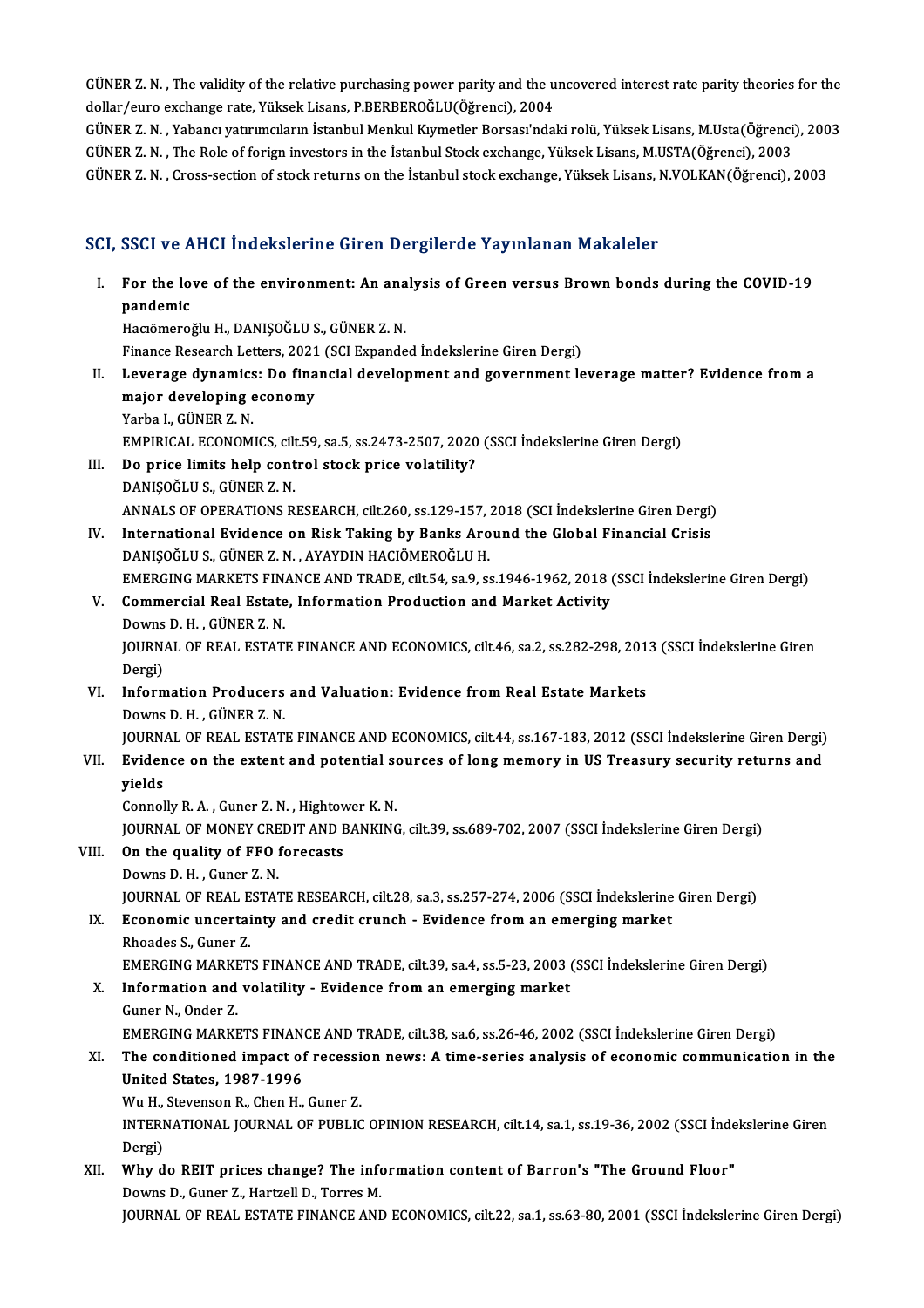- XIII. Investment analysis, price formation and neglected firms: Does real estate make a difference?<br>Doume D. Guner 7 **Investment analy<br>Downs D., Guner Z.<br>PEAL ESTATE ECON** Investment analysis, price formation and neglected firms: Does real estate mak<br>Downs D., Guner Z.<br>REAL ESTATE ECONOMICS, cilt.28, sa.4, ss.549-579, 2000 (SSCI İndekslerine Giren Dergi)<br>Conital distribution nolisy and infor Downs D., Guner Z.<br>REAL ESTATE ECONOMICS, cilt.28, sa.4, ss.549-579, 2000 (SSCI Indekslerine Giren Dergi)<br>XIV. Capital distribution policy and information asymmetry: A real estate market perspective REAL ESTATE ECONOMICS, cilt.28, sa.4, ss.549-579, 2000 (SSCI Indekslerine Giren Dergi)
- JOURNAL OF REAL ESTATE FINANCE AND ECONOMICS, cilt.21, sa.3, ss.235-250, 2000 (SSCI İndekslerine Giren<br>Dergi) Downs D., Guner Z., Patterson G. JOURNAL OF REAL ESTATE FINANCE AND ECONOMICS, cilt.21, sa.3, ss.235-250, 2000 (S.<br>Dergi)<br>XV. Is the information deficiency in real estate evident in public market trading?<br>Deume D. Cuner 7
- Dergi)<br>I<mark>s the informatio</mark><br>Downs D., Guner Z.<br>PEAL ESTATE ECON Downs D., Guner Z.<br>REAL ESTATE ECONOMICS, cilt.27, sa.3, ss.517-541, 1999 (SSCI İndekslerine Giren Dergi)

#### Diğer Dergilerde Yayınlanan Makaleler

Iger Dergilerde Yayınlanan Makaleler<br>I. Uncertainty, macroprudential policies and corporate leverage: Firm-level evidence<br>Yarba L. CÜNER Z. N Yarba I., Günerad I.<br>Vincertainty, macro<br>Yarba I., GÜNER Z. N.<br>CENTRAL BANK BEV Uncertainty, macroprudential policies and corporate leverage: Firm-level evantial (1998)<br>Tarba L, GÜNER Z. N.<br>CENTRAL BANK REVIEW, cilt.20, sa.2, ss.33-42, 2020 (ESCI İndekslerine Giren Dergi)<br>An Investigation of Betunne t

- Yarba I., GÜNER Z. N.<br>CENTRAL BANK REVIEW, cilt.20, sa.2, ss.33-42, 2020 (ESCI İndekslerine Giren Dergi)<br>II. An Investigation of Returns to Insider Transactions Evidence from the Istanbul Stock Exchange<br>Coždes T. CÜNER CENTRAL BANK REVIE<br>An Investigation of I<br>Çağdaş T., GÜNER Z. N.<br>Požerici Journal of Eso An Investigation of Returns to Insider Transactions Evidence from the Istanbul Stock Exchange<br>Çağdaş T., GÜNER Z. N.<br>Boğaziçi Journal of Economics and Administrative Sciences, cilt.25, ss.57-77, 2011 (Diğer Kurumların Hake Çağdaş T., GÜNER Z. N.<br>Boğaziçi Journal of Economics and Administrative Sciences, cilt.25, ss.57-77, 2011 (Diğer Kurumların Hakemli<br>Dergileri)
- Boğaziçi Journal of Economics and Administrative Sciences, cilt.25, ss.57-77, 2011<br>Dergileri)<br>III. Investor Sentiment and Closed End Fund Puzzle in an Emerging Market<br>CÜNEP 7 N. KAVACETIN N.V. Dergileri)<br>Investor Sentiment and Clo:<br>GÜNER Z. N. , KAYAÇETİN N. V.<br>METU Develenment Studies, sil Investor Sentiment and Closed End Fund Puzzle in an Emerging Market<br>GÜNER Z. N. , KAYAÇETİN N. V.<br>METU Development Studies, cilt.35, ss.165-195, 2009 (Diğer Kurumların Hakemli Dergileri)<br>A Note en Cress Sestien of Steek Be GÜNER Z. N., KAYAÇETİN N. V.<br>METU Development Studies, cilt.35, ss.165-195, 2009 (Diğer Kurumların Hakemli De<br>IV. A Note on Cross Section of Stock Returns on the Istanbul Stock Exchange<br>KAYACETİN N. V. CÜNER Z. N

METU Development Studies, cil<br>A Note on Cross Section of<br>KAYAÇETİN N. V. , GÜNER Z. N.<br>Poğagici Journal of Economics KAYACETİN N V , GÜNER Z N

Boğaziçi Journal of Economics and Administrative Sciences, cilt.27, ss.93-105, 2007 (Diğer Kurumların Hakemli<br>Dergileri) Boğaziçi Journal of Economics and Administrative Sciences, cilt.27, ss.93-105, 2007 (Diğer Kurumların Hakemli<br>Dergileri)<br>V. Volatility During Trading and Non Trading Hours Evidence from a Fully Automated Order Matching<br>

Dergiler<br>Volatili<br>Market<br>Cünep Volatility During Trae<br>Market<br>GÜNER Z.N. , ÖNDER Z.<br>Boğazisi Journal of Esox

GÜNER Z. N., ÖNDER Z.

Market<br>GÜNER Z. N. , ÖNDER Z.<br>Boğaziçi Journal of Economics and Administrative Sciences, cilt.15, ss.33-48, 2001 (Diğer Kurumların Hakemli<br>Dergileri) Boğaziçi Journal of Economics and Administrative Sciences, cilt.15, ss.33-48, 2001 (Diğer K<br>Dergileri)<br>VI. Price Change and Trading Volume Relationship on the Istanbul Stock Exchange<br>CÜNEP 7 N

### Dergileri)<br><mark>Price Chan</mark><br>GÜNER Z. N.<br>Muhasaba P. Price Change and Trading Volume Relationship on the Istanbul Stock Exchange<br>GÜNER Z. N.<br>Muhasebe Bilim Dünyası Dergisi, cilt.3, ss.29-46, 2001 (Diğer Kurumların Hakemli Dergileri)<br>Evaluating the Berfermance of Mutual Eunds

GÜNER Z. N.<br>Muhasebe Bilim Dünyası Dergisi, cilt.3, ss.29-46, 2001 (Diğer Kurumların Hakemli Dergileri)<br>VII. Evaluating the Performance of Mutual Funds Using a Benchmark Independent Methodology<br>GÜNER Z. N. , Tursun M. Muhasebe Bilim Dünyas<br><mark>Evaluating the Perfor</mark><br>GÜNER Z. N. , Tursun M.<br>Yanı Kredi Economic Bou Evaluating the Performance of Mutual Funds Using a Benchmark Independent N<br>GÜNER Z.N., Tursun M.<br>Yapı Kredi Economic Review, cilt.12, ss.35-49, 2001 (Diğer Kurumların Hakemli Dergileri)<br>Undepuriter Penutation and IPO Perfo

VIII. Underwriter Reputation and IPO Performance A Reevaluation for an Emerging Market GÜNER Z. N., ÖNDER Z., DANISOĞLU S. Yapı Kredi Economic Review, cilt.12, ss.<br>Underwriter Reputation and IPO P<br>GÜNER Z. N. , ÖNDER Z., DANIŞOĞLU S.<br>ISE Einance Award Series, cilt.1, ss.95, 1 Underwriter Reputation and IPO Performance A Reevaluation for an Emergir<br>GÜNER Z. N. , ÖNDER Z., DANIŞOĞLU S.<br>ISE Finance Award Series, cilt.1, ss.85-112, 2000 (Diğer Kurumların Hakemli Dergileri)<br>Testing for Querresstion

IX. Testing for Overreaction in Long Term Returns Evidence from the Istanbul Stock Exchange GÜNER Z. N., Yener M. S. **ISE Finance Award Series<br>Testing for Overreacti<br>GÜNER Z. N. , Yener M. Ş.<br>Poğazisi Journal of Esone** Testing for Overreaction in Long Term Returns Evidence from the Istanbul Stock Exchange<br>GÜNER Z. N. , Yener M. Ş.<br>Boğaziçi Journal of Economics and Administrative Sciences, cilt.14, ss.51-61, 2000 (Diğer Kurumların Hakemli

GÜNER Z.<br>Boğaziçi Jo<br>Dergileri)<br>The Bid A Boğaziçi Journal of Economics and Administrative Sciences, cilt.14, ss.51-61, 20<br>Dergileri)<br>X. The Bid Ask Spread and its Determinants in Istanbul Stock Exchange<br>CÜNER Z.N. ÖNDER Z.

Dergileri)<br>X. The Bid Ask Spread and its Determinants in Istanbul Stock Exchange<br>GÜNER Z. N. , ÖNDER Z.

Istanbul Stock Exchange Review, cilt.2, ss.1-20, 1998 (Diğer Kurumların Hakemli Dergileri)

XI. Interest Rates Inflation and Variability of Inflation A Case Study for Turkey BERUMENTM.H., GÜNERZ.N.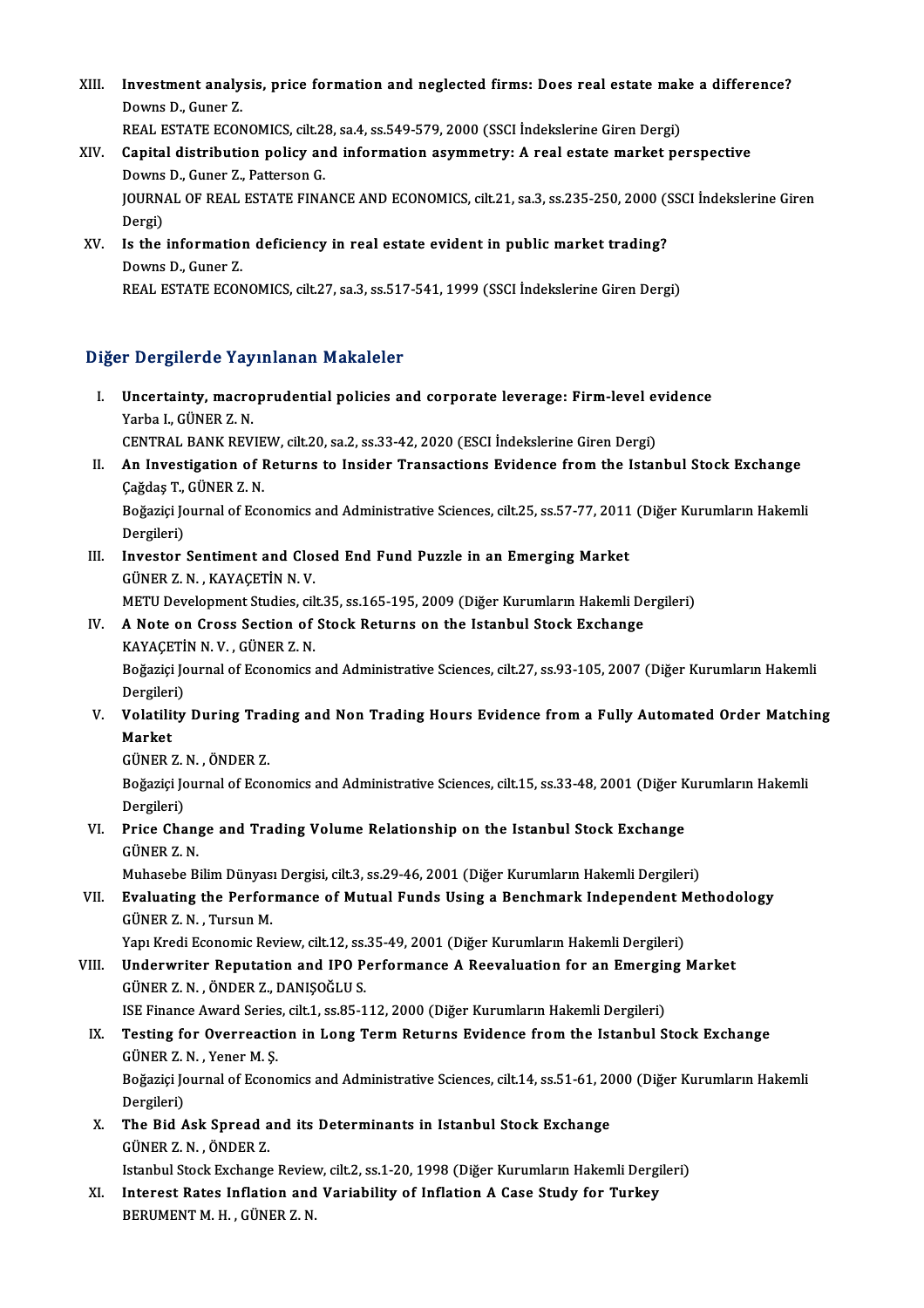### Kitap & Kitap Bölümleri

Itap & Kitap Bölümleri<br>I. Underwriter Reputation and IPO Performance: A Reevaluation for an Emerging Market<br>CÜNER Z N ÖNDER Z DANISOČLUS GÜNERZ.N., ÖNDERZ., DANIŞOĞLUS.<br>GÜNER Z.N., ÖNDER Z., DANIŞOĞLUS.<br>ISE Einance Award Series. Murad Kavas GÜNER Z. N. , ÖNDER Z., DANIŞOĞLU S.<br>ISE Finance Award Series, Murad Kayacan, Editör, Istanbul Stock Exchange, İstanbul, ss.85-112, 2000

# ise rinance Award series, murad Kayacan, edilor, islanbul slock exchange, islanbul,<br>Hakemli Kongre / Sempozyum Bildiri Kitaplarında Yer Alan Yayınlar

- akemli Kongre / Sempozyum Bildiri Kitapla<br>I. The Agency Cost of Investing in Ethical Funds<br>Avaidin Hagëmorečlu H. Danisečlu S. Güner 7 N The Agency Cost of Investing in Ethical Funds<br>Ayaydın Hacıömeroğlu H., Danışoğlu S., Güner Z.N. The Agency Cost of Investing in Ethical Funds<br>Ayaydın Hacıömeroğlu H., Danişoğlu S., Güner Z. N.<br>International Social Innovation Research Conference, Sheffield, Birleşik Krallık, 1 - 03 Eylül 2020<br>The True Colors of Ethica II. The True Colors of Ethical Funds<br>Danisoğlu S. Güner Z. N. . Avavdın Hacıömeroğlu H. International Social Innovation Research Conferenc<br>The True Colors of Ethical Funds<br>Danışoğlu S., Güner Z.N. , Ayaydın Hacıömeroğlu H.<br>International Social Innovation Bessarsk Conferenc International Social Innovation Research Conference, Glasgow, Birleşik Krallık, 2 - 04 Eylül 2019 Danışoğlu S., Güner Z. N. , Ayaydın Hacıömeroğlu H.<br>International Social Innovation Research Conference, Glasgow, Birleşik Krallık, 2 - 04 Eylül 2019<br>III. The Grass is Greener on the Other Side: Comparison of For-Profi DANIŞOĞLU S., GÜNER Z. N., AYAYDIN HACIÖMEROĞLU H. The Grass is Greener on the Other Side: Comparison of For-Profit a<br>DANIŞOĞLU S., GÜNER Z. N. , AYAYDIN HACIÖMEROĞLU H.<br>10th International Social Innovation Research Conference, 3 - 05 Eylül 2018<br>Chaise of Einanging in a Be DANIŞOĞLU S., GÜNER Z. N. , AYAYDIN HACIÖMEROĞLU H.<br>10th International Social Innovation Research Conference, 3 - 05 Eylül 2018<br>IV. Choice of Financing in a Borrowing-Constrained Economy and Long-Term Profitability Effects 10th International Social Innovation Research Conference, 3 - 05 Eylül 2018<br>Choice of Financing in a Borrowing-Constrained Economy and Long<br>DANIŞOĞLU S., GÜNER Z. N. , ÖNDER Z. Choice of Financing in a Borrowing-Constrained Economy and Long-Ter<br>DANIŞOĞLU S., GÜNER Z. N. , ÖNDER Z.<br>Paris Financial Management Conference 2017, Paris, Fransa, 18 - 20 Aralık 2017<br>Park Affiliation and Dissount on Close DANIŞOĞLU S., GÜNER Z. N. , ÖNDER Z.<br>Paris Financial Management Conference 2017, Paris, Fransa, 18 - 20 Aralık 2017<br>V. Bank Affılıatıon and Dıscount on Closed End Equity Funds: What is Special About Banks?<br>CÜNER 7 N. ÖNDER Paris Financial Management Conference 2017, Paris, Fransa, 18 - 20 Aralık 2017<br>Bank Affiliation and Discount on Closed End Equity Funds: What is Spe<br>GÜNER Z.N., ÖNDER Z.<br>IFABS Conference 2017, Oxford, Birlesik Krallık, 15 Bank Affiliation and Discount on Closed End Equity Funds: Wh.<br>GÜNER Z. N., ÖNDER Z.<br>IFABS Conference 2017, Oxford, Birleşik Krallık, 15 - 17 Temmuz 2017<br>Chaise of Einanging in a Bannawing Constrained Esanamy and GÜNER Z. N. , ÖNDER Z.<br>IFABS Conference 2017, Oxford, Birleşik Krallık, 15 - 17 Temmuz 2017<br>VI. Choice of Financing in a Borrowing Constrained Economy and Long Run Post Issue Stock<br>Perfermanes **IFABS Conference**<br>**Choice of Fina<br>Performance**<br>DANISOČI U S Choice of Financing in a Borrowing Constrained Ece<br>Performance<br>DANIŞOĞLU S., AYAYDIN HACIÖMEROĞLU H., GÜNER Z. N.<br>EuroConforence2016 - International Conforence on Emerg Performance<br>DANIŞOĞLU S., AYAYDIN HACIÖMEROĞLU H., GÜNER Z. N.<br>EuroConference2016 - International Conference on Emerging Market Economies, Porto, Portekiz, 29 Haziran - 01<br>Tammuz 2016 DANIŞOĞLU S.,<br>EuroConferenc<br>Temmuz 2016<br>Profitability s EuroConference2016 - International Conference on Emerging Market Economies, Porto, Por<br>Temmuz 2016<br>VII. Profitability and Risk around the Global Financial Crisis: Cross-Country Analysis<br>DANISOČLU S AVAVDIN HACIÔMEROČLU H. Temmuz 2016<br>Profitability and Risk around the Global Financial C<br>DANIŞOĞLU S., AYAYDIN HACIÖMEROĞLU H., GÜNER Z. N.<br>International Conference en Emerging Merket Esenemies Profitability and Risk around the Global Financial Crisis: Cross-Country Analysis<br>DANIŞOĞLU S., AYAYDIN HACIÖMEROĞLU H., GÜNER Z. N.<br>International Conference on Emerging Market Economies, Porto, Portekiz, 29 Haziran - 01 T DANIŞOĞLU S., AYAYDIN HACIÖMEROĞLU H., GÜNER Z. N.<br>International Conference on Emerging Market Economies, Porto, Portekiz, 29 Haziran - 01 Temmuz 2016<br>VIII. Choice of Financing in a Borrowing-Constrained Economy and Lo International Conference on Emerging<br>Choice of Financing in a Borrowing<br>DANIŞOĞLU S., GÜNER Z. N. , ÖNDER Z.<br>International Conference on Emerging Choice of Financing in a Borrowing-Constrained Economy and Long-Term Return Performano<br>DANIȘOĞLU S., GÜNER Z. N. , ÖNDER Z.<br>International Conference on Emerging Market Economies, Porto, Portekiz, 29 Haziran - 01 Temmuz 201 DANIŞOĞLU S., GÜNER Z. N. , ÖNDER Z.<br>International Conference on Emerging Market Economies, Porto, Portekiz, 29 Haziran - 01 Temmuz 2016<br>IX. Profitability and Risk around the Global Financial Crisis: A Cross-Country An DANIŞOĞLU S., AYAYDIN HACIÖMEROĞLU H., GÜNER Z. N. Profitability and Risk around the Global Financial Crisis: A Cross-Country Analysis<br>DANIŞOĞLU S., AYAYDIN HACIÖMEROĞLU H., GÜNER Z. N.<br>ASSA Middle East Economic Association 2016 Meeting, San-Francisco, Kostarika, 2 - 05 Oc X. Effectiveness of Price Limits in Controlling Daily Stock Price Volatility ASSA Middle East Economic<br>Effectiveness of Price Lin<br>DANIŞOĞLU S., GÜNER Z. N.<br>EURO Working Croup for Co EURO Working Group for Commodities and Financial Modeling 55th Meeting, Ankara, Türkiye, 14 - 16 Mayıs 2015, ss.7 DANIŞOĞLU S., GÜNER Z. N. EURO Working Group for Commodities and Financial Modeling 55th Meeting, Ankara, Türkiye, 14 - 16<br>ss.7<br>XI. Choice of Financing in a Borrowing Constrained Economy and Long Run Post Issue Stock<br>Porformance ss.7<br>Choice of Fine<br>Performance<br>DANISOČLUS Choice of Financing in a Borrowing<br>Performance<br>DANIŞOĞLU S., GÜNER Z.N. , ÖNDER Z.<br>Middle Fest Feenemis Association 3 – 0 Performance<br>DANIŞOĞLU S., GÜNER Z. N. , ÖNDER Z.<br>Middle East Economic Association, 3 - 06 Ocak 2015 DANIŞOĞLU S., GÜNER Z. N. , ÖNDER Z.<br>Middle East Economic Association, 3 - 06 Ocak 2015<br>XII. Choice of Financing in a Borrowing Constrained Economy and Post Issue Stock Performance<br>DANISOČLU S. CÜNER Z. N. ÖNDER Z.
- Middle East Economic Association, 3 (<br>Choice of Financing in a Borrowin<br>DANIŞOĞLU S., GÜNER Z. N. , ÖNDER Z.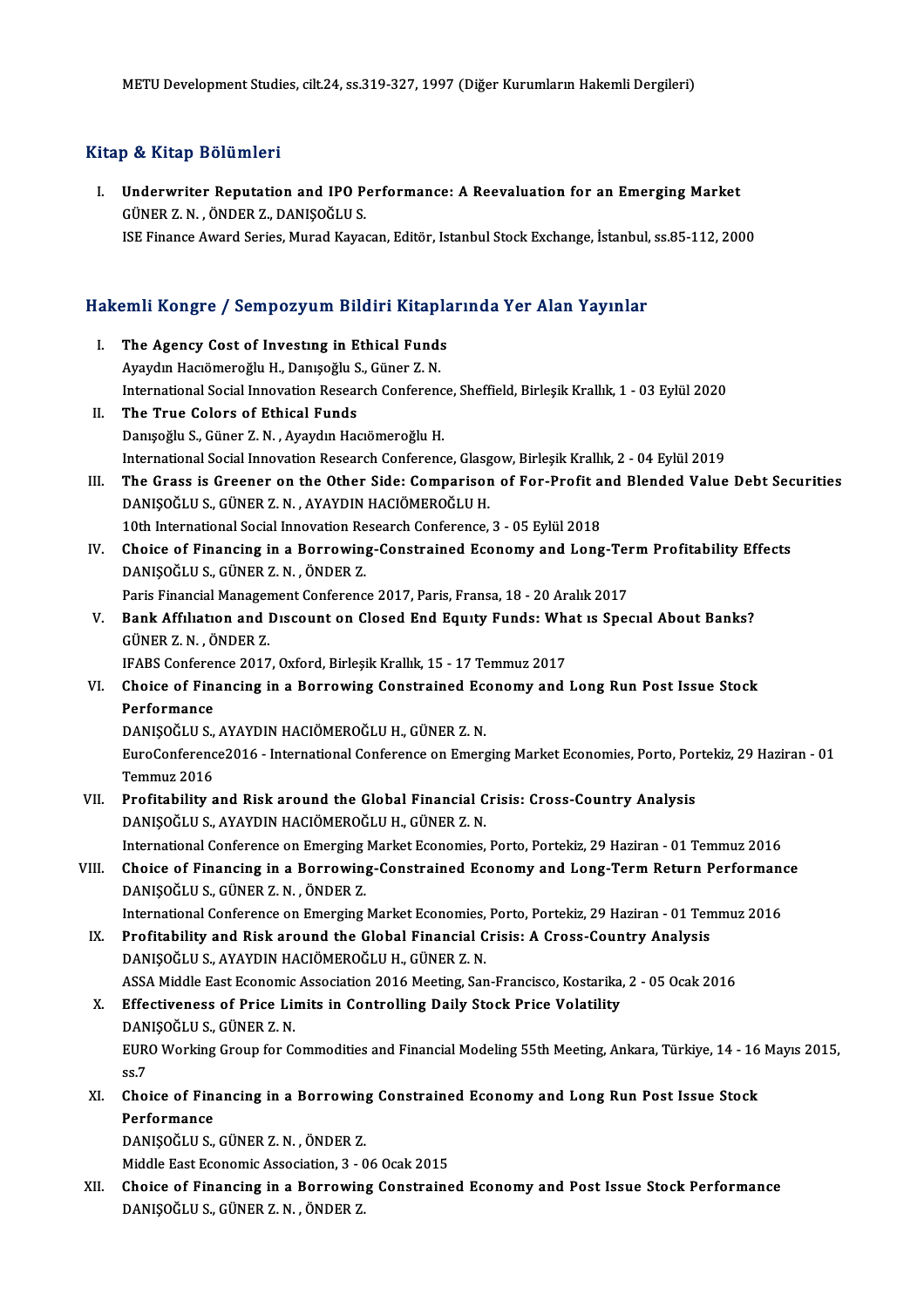Middle East Economic Association, Boston, Amerika Birleşik Devletleri, 3 - 06 Ocak 2015<br>A Test of the Besking Order Hunothesis in the Istanbul Stesk Evshange Middle East Economic Association, Boston, Amerika Birleşik Devletleri, 3 - 06 Oca<br>XIII. A Test of the Pecking Order Hypothesis in the Istanbul Stock Exchange Middle East Economic Association, Boston, Amer<br>A Test of the Pecking Order Hypothesis in<br>DANIŞOĞLU S., GÜNER Z. N. , ÖNDER Z., TEPE M.<br>Middle Fest Fennemis Association, Philodelphia A Test of the Pecking Order Hypothesis in the Istanbul Stock Exchange<br>DANIŞOĞLU S., GÜNER Z. N. , ÖNDER Z., TEPE M.<br>Middle East Economic Association, Philadelphia, Amerika Birleşik Devletleri, 3 - 06 Ocak 2014 DANIŞOĞLU S., GÜNER Z. N. , ÖNDER Z., TEPE M.<br>Middle East Economic Association, Philadelphia, Amerika Birleşik Devletleri, 3 -<br>XIV. Bank Reputation and IPO Underpricing Evidence from Borsa Istanbul<br>DANISOĞLU S. CÜNER Z. N. DANIŞOĞLUS.,GÜNERZ.N. ,ÖNDERZ. Bank Reputation and IPO Underpricing Evidence from Borsa I:<br>DANIŞOĞLU S., GÜNER Z. N. , ÖNDER Z.<br>AIDEA Bicentenary Conference 2013, Lecce, İtalya, 19 - 21 Eylül 2013<br>De Prise Limits Help Control Stack Prise Volatility 2 DANIȘOĞLU S., GÜNER Z. N. , ÖNDER Z.<br>AIDEA Bicentenary Conference 2013, Lecce, İtalya, 19 - 21 E<br>XV. Do Price Limits Help Control Stock Price Volatility 2 AIDEA Bicentenary Confere<br>Do Price Limits Help Con<br>DANIŞOĞLU S., GÜNER Z. N.<br>ASSA Middle Fest Feonomis Do Price Limits Help Control Stock Price Volatility 2<br>DANIŞOĞLU S., GÜNER Z. N.<br>ASSA Middle East Economic Association 2009 Meeting, San-Francisco, Kostarika, 2 - 04 Ocak 2009<br>Feonomic Crowth and Foreign Investment Are MENA DANIŞOĞLU S., GÜNER Z. N.<br>ASSA Middle East Economic Association 2009 Meeting, San-Francisco, Kostarika, 2 - 04 Ocak 2009<br>XVI. Economic Growth and Foreign Investment Are MENA Countries Different From Others<br>DANISOČLU S. ASSA Middle East Economic Association<br>Economic Growth and Foreign Inve<br>DANIŞOĞLU S., GÜNER Z. N. , ÖNDER Z.<br>ASSA Middle Fast Esenomis Association Economic Growth and Foreign Investment Are MENA Countries Different From Others<br>DANIŞOĞLU S., GÜNER Z. N. , ÖNDER Z.<br>ASSA Middle East Economic Association 2006 Meeting, Boston, Amerika Birleşik Devletleri, 6 - 08 Ocak 2006 DANIŞOĞLU S., GÜNER Z. N. , ÖNDER Z.<br>ASSA Middle East Economic Association 2006 Meeting, Boston, Amerika Birleşik Devletleri, 6<br>XVII. The Champions and the Dark Horses of FDI What Country Characteristics Attract ASSA Middle East Economic Association<br>The Champions and the Dark Hors<br>DANIŞOĞLU S., GÜNER Z. N. , ÖNDER Z.<br>ASSA Middle Fast Feenomis Association The Champions and the Dark Horses of FDI What Country Characteristics Attract<br>DANIŞOĞLU S., GÜNER Z. N. , ÖNDER Z.<br>ASSA Middle East Economic Association 2005 Meeting, Philadelphia, Amerika Birleşik Devletleri, 7 - 09 Ocak DANIŞOĞLU S., GÜNER Z. N. , ÖNDER Z.<br>ASSA Middle East Economic Association 2005 Meeting, Philadelphia, Amerika Birleşik Devletleri,<br>XVIII. Underwriter Reputation and IPO Returns A Re Evaluation for an Emerging Market 3 ASSA Middle East Economic Association<br>Underwriter Reputation and IPO R<br>DANIŞOĞLU S., GÜNER Z. N. , ÖNDER Z.<br>15th International Conference on Entre Underwriter Reputation and IPO Returns A Re Evaluation for an Emerging Market 3<br>DANIŞOĞLU S., GÜNER Z. N. , ÖNDER Z.<br>15th International Conference on Entrepreneurial Finance and Business Ventures Research, Academy of DANIŞOĞLU S., GÜNER Z. N. , ÖNDER Z.<br>15th International Conference on Entrepreneurial Finance and Business Ventures Rese.<br>Entrepreneurial Finance 2004 Meeting, Washington, Kiribati, 29 Nisan - 01 Mayıs 2004<br>Conital Flows i XIX. Capital Flows in the MENA Region What Emerging Country Characteristics Attract Foreign Investors<br>DANISOĞLU S., GÜNER Z. N., ÖNDER Z. Entrepreneurial Finance 2004 Meeting,<br>Capital Flows in the MENA Region<br>DANIŞOĞLU S., GÜNER Z. N. , ÖNDER Z.<br>ASSA Middle Fast Fsenemis Association Capital Flows in the MENA Region What Emerging Country Characteristics Attract Foreign Investor<br>DANIŞOĞLU S., GÜNER Z. N. , ÖNDER Z.<br>ASSA Middle East Economic Association 2004 Meeting, San Diego, Amerika Birleşik Devletler DANIŞOĞLU S., GÜNER Z. N. , ÖNDER Z.<br>ASSA Middle East Economic Association 2004 Meeting, San Diego, Amerika Bir<br>XX. Determinants of Stock Returns Around Seasoned Equity Offerings 2 ASSA Middle East Economic Association<br>Determinants of Stock Returns Arc<br>DANIŞOĞLU S., GÜNER Z. N. , ÖNDER Z.<br>ASSA Middle Fast Esenemis Association Determinants of Stock Returns Around Seasoned Equity Offerings 2<br>DANIŞOĞLU S., GÜNER Z. N. , ÖNDER Z.<br>ASSA Middle East Economic Association 2003 Meeting, Washington, Kiribati, 3 - 05 Ocak 2003<br>Performance and Choise of Ein DANIŞOĞLU S., GÜNER Z. N. , ÖNDER Z.<br>ASSA Middle East Economic Association 2003 Meeting, Washington, Kiribati, 3 - 05 C<br>XXI. Performance and Choice of Financing What Do Equity Issues Really Mean ASSA Middle East Economic Association<br>Performance and Choice of Financ<br>DANIŞOĞLU S., GÜNER Z. N. , ÖNDER Z.<br>ASSA Middle Fast Esenomis Association Performance and Choice of Financing What Do Equity Issues Really Mean<br>DANIŞOĞLU S., GÜNER Z. N. , ÖNDER Z.<br>ASSA Middle East Economic Association 2002 Meeting, Atlanta, Amerika Birleşik Devletleri, 4 - 06 Ocak 2002<br>Determin DANIŞOĞLU S., GÜNER Z. N. , ÖNDER Z.<br>ASSA Middle East Economic Association 2002 Meeting, Atlanta, Amerika Bir<br>XXII. Determinants of Stock Returns Around Seasoned Equity Offerings<br>CÜNER Z.N., DANISOĞLU S. ÖNDER Z. ASSA Middle East Economic Association<br>Determinants of Stock Returns Arc<br>GÜNER Z. N. , DANIŞOĞLU S., ÖNDER Z.<br>Clabel Business and Technology Associ Determinants of Stock Returns Around Seasoned Equity Offerings<br>GÜNER Z. N. , DANIŞOĞLU S., ÖNDER Z.<br>Global Business and Technology Association Yıllık Toplantısı, İstanbul, Türkiye, 11 - 15 Temmuz 2001, ss.380-386<br>De Prise GÜNER Z. N. , DANIŞOĞLU S., ÖNDER Z.<br>Global Business and Technology Association Yıllık Toplan<br>XXIII. Do Price Limits Help Control Stock Price Volatility<br>DANISOĞLU S. GÜNER Z. N Global Business and Techno<br>Do Price Limits Help Con<br>DANIŞOĞLU S., GÜNER Z. N.<br>Clobal Business and Techno Do Price Limits Help Control Stock Price Volatility<br>DANIŞOĞLU S., GÜNER Z. N.<br>Global Business and Technology Association Yıllık Toplantısı, İstanbul, Türkiye, 11 - 15 Temmuz 2001, ss.782-789 DANIŞOĞLU S., GÜNER Z. N.<br>Global Business and Technology Association Yıllık Toplan<br>XXIV. Information Content of Seasoned Equity Offerings Global Business and Technology Associ<br>Information Content of Seasoned I<br>DANIŞOĞLU S., GÜNER Z. N. , ÖNDER Z.<br>Fighth Annual Conforence of the Multin Information Content of Seasoned Equity Offerings<br>DANIŞOĞLU S., GÜNER Z. N. , ÖNDER Z.<br>Eighth Annual Conference of the Multinational Finance Society, Lake de Garda, İtalya, 23 - 27 Haziran 2001<br>Information Content of Season DANIŞOĞLU S., GÜNER Z. N. , ÖNDER Z.<br>Eighth Annual Conference of the Multinational Finance Socie<br>XXV. Information Content of Seasoned Equity Offerings 2 Eighth Annual Conference of the Multin<br>Information Content of Seasoned I<br>DANIŞOĞLU S., GÜNER Z. N. , ÖNDER Z.<br>ASSA Middle Fest Feenemis Association I<mark>nformation Content of Seasoned Equity Offerings 2</mark><br>DANIŞOĞLU S., GÜNER Z. N. , ÖNDER Z.<br>ASSA Middle East Economic Association 2001 Meeting, New Orleans, Amerika Birleşik Devletleri, 5 - 07 Ocak 2001<br>Underwriter Benutatio DANIŞOĞLU S., GÜNER Z. N. , ÖNDER Z.<br>ASSA Middle East Economic Association 2001 Meeting, New Orleans, Amerika Birleşik Devletleri, 5 -<br>XXVI. Underwriter Reputation and Short Run IPO Returns Evidence from an Emerging Market ASSA Middle East Economic Association<br>Underwriter Reputation and Short<br>DANIŞOĞLU S., GÜNER Z. N. , ÖNDER Z.<br>ASSA Middle Fast Esenomis Association Underwriter Reputation and Short Run IPO Returns Evidence from an Emerging Market<br>DANIŞOĞLU S., GÜNER Z. N. , ÖNDER Z.<br>ASSA Middle East Economic Association 2000 Meeting, Chicago, Amerika Birleşik Devletleri, 7 - 09 Ocak 2 DANIŞOĞLU S., GÜNER Z. N. , ÖNDER Z.<br>ASSA Middle East Economic Association 2000 Meeting, Chicago, Amerika Birleşik Devletleri, 7 - 09 Ocak 2000, cil<br>XXVII. Effectiveness of Price Limits in Controlling Daily Stock Price ASSA Mi<br><mark>Effectiv</mark><br>Market<br>DANISO DANIŞOĞLUS.,GÜNERZ.N. Market<br>DANIŞOĞLU S., GÜNER Z. N.<br>Computing in Economics and Finance 2000 Meeting, Barselona, İspanya, 6 - 08 Temmuz 2000<br>Underwriter Benutation and JPO Berformanea A Besveluation for a Emerging Mark DANIŞOĞLU S., GÜNER Z. N.<br>Computing in Economics and Finance 2000 Meeting, Barselona, İspanya, 6 - 08 Temmuz 2000<br>XXVIII. Underwriter Reputation and IPO Performance A Reevaluation for a Emerging Market<br>CÜNER Z. N. ÖNDER Z. Computing in Economics and Finance 2<br>Underwriter Reputation and IPO P<br>GÜNER Z.N., ÖNDER Z., DANIŞOĞLUS.<br>EPC ODTÜ Uluslarares: Ekanomi Kongr Underwriter Reputation and IPO Performance A Reevaluation for a Emerging Market<br>GÜNER Z. N. , ÖNDER Z., DANIŞOĞLU S.<br>ERC ODTÜ Uluslararası Ekonomi Kongresi, Ankara, Türkiye, 8 - 11 Eylül 1999, ss.127